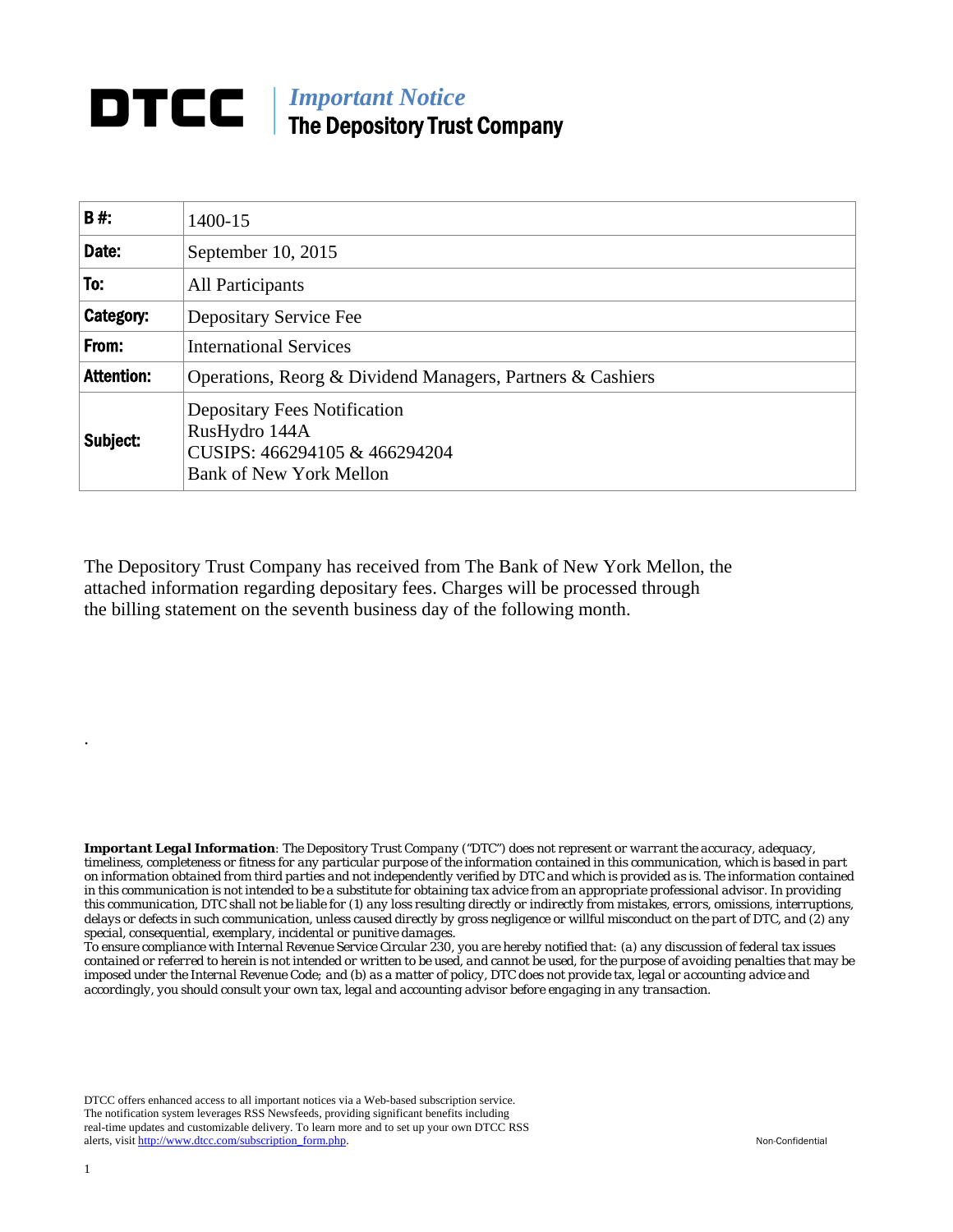

September 2, 2015

 The Bank of New York Mellon(the "Depositary") hereby represents and warrants to DTC, Euroclear, and Clearstream that it may collect and receive, pursuant to the terms and conditions of the Deposit Agreement (the "Agreement"), dated as of Jun 30, 2009 between JSC RusHydro and the Depositary, a service fee per ADR share in accordance with the table below (the "Representation"):

| Depositary:            | <b>BNYM</b>  |
|------------------------|--------------|
| DTC#:                  | 2504         |
| <b>Security Name:</b>  | RusHydro     |
| <b>CUSIP:</b>          | 466294105    |
| <b>Security Type:</b>  | DR           |
| Fee:                   | \$0.02       |
| <b>Record Date:</b>    | Oct 02, 2015 |
| <b>Billing Period:</b> | October      |
|                        |              |

The Depositary hereby instructs DTC, Euroclear, and Clearstream to collect and pass-through such fees to the Depositary (the "Instruction").

Depositary hereby agrees to indemnify and hold harmless DTC, Euroclear, and Clearstream and their respective officers, directors, employees and agents (the "Indemnitees") from and against any and all Losses  $\frac{1}{1}$  and/or Legal Actions<sup>2</sup> resulting from or arising out the Representation and/or the Instruction, provided, however that such indemnity shall not extend to any Losses or Legal Actions resulting from or arising out of the negligence, willful default or fraud of DTC, Euroclear, and Clearstream (or any of their respective officers, directors, agents or employees).

Thank You,

The Bank of New York Mellon

<sup>1</sup> "Losses" means and includes all losses, liabilities, damages, judgments, payments, costs and expenses (including without limitation any reasonable costs of investigation and reasonable legal fees and expenses incurred).

<sup>2</sup> "Legal Action" means and includes any claim, counterclaim, demand, action, suit, counterclaim, arbitration, inquiry, proceeding or investigation before any federal, state or foreign court or other tribunal, or any investigative or regulatory agency or SRO.

BNY Mellon collects fees from DR holders pursuant to the terms and conditions of the DRs and the deposit agreement under which they are issued. From time to time, BNY Mellon may make payments to the issuer to reimburse and / or share revenue from the fees collected from DR holders, or waive fees and expenses to the issuer for services provided, generally relating to costs and expenses arising out of establishment and maintenance of the DR program. BNY Mellon may also transact with affiliated brokers and dealers.